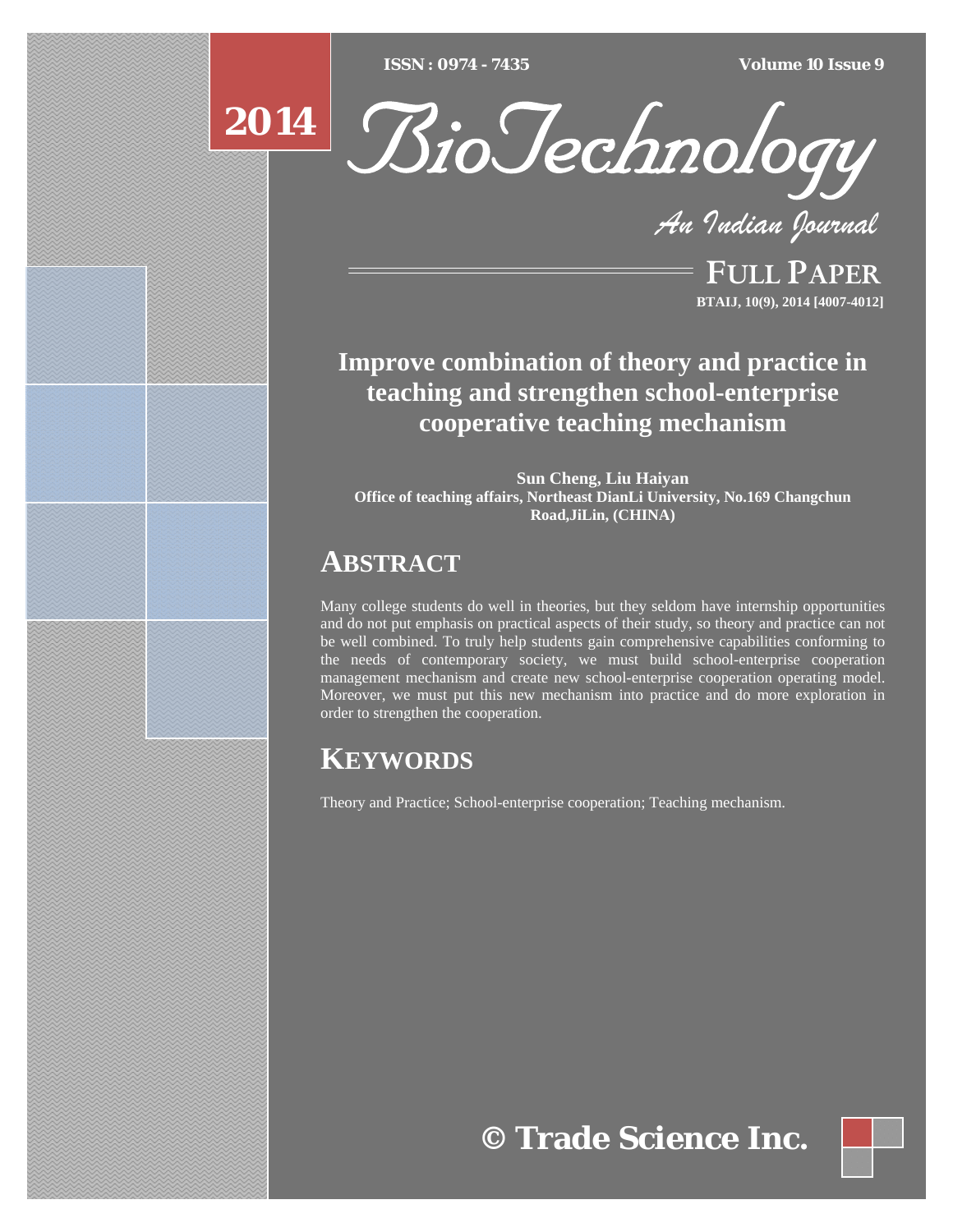#### **INTRODUCTION AND ANALYZE**

 To cater to the needs of society and enterprises, colleges and universities, throughout their training, should stress the combination of theory and practice, enhance school-enterprise cooperation and establish effective mechanisms for cooperative teaching. The two sides, school and enterprise, should work together to cultivate high-level specialized talents.

# **School-enterprise cooperation is not fixed, and the normal teaching order of school-enterprise cooperation is disturbed**

 School-related personnel need to devote a lot of time and energy to implement a stable student internship site**[1]**, because, for enterprises, short-term arrangements for student internships demand a lot of energy and work. Besides, these enterprises also think about the economic loss brought by the consumption of materials and the wear and tear of equipments. Therefore, they do not welcome students into their plants for internships. They will refuse to cooperate or stop the cooperation, which affects the normal order of school-enterprise cooperation in teaching greatly<sup>[2]</sup>.

# **The instability of members of the school-enterprise cooperation teaching team results in the uncertainty of the teaching task of school-enterprise cooperation**

 Generally speaking, the school-enterprise cooperation teaching team is composed of specialized teachers from schools and technical staff from enterprises who work together to complete the portion of students' courses<sup>[3]</sup>. Relatively speaking, specialized teachers can finish their work stably, so their teaching curriculum in school-enterprise cooperation is almost fixed. However, technical staff from different positions of enterprises, due to the factors of production or personal reasons, can not guarantee their teaching tasks can be completed accordingly, and this leads to the uncertainty of the teaching task in school-enterprise cooperation**[4,5]**.

# **The content of school-enterprise cooperative teaching is not profound enough, which has negative effects on the realization of the goal of professional training**

 Some professional training programs are formulated with the joint efforts of schools and enterprises, and objectives of personnel training and teaching purposes of courses are also set in conformity with job requirements and standards. However, the practical part of many courses must be accomplished by the teaching team from both schools and enterprises in order to achieve the anticipated training objectives. Currently, the two parts involved can not cooperate well in terms of practice content, method, guidance, assessment and time etc. Lack of in-depth cooperation in so many teaching steps directly impact the realization of the training objectives**[6,7]**.

# **School-enterprise cooperative teaching system is imperfect, which affects the smooth running of the teaching process.**

 Currently, school rules and regulations and the operational mechanism of teaching are established and well recognized. But, speaking of school-enterprise cooperation, all of these things are far from perfect. Teaching tasks are usually randomly arranged, key points of teaching not properly stressed and teaching objective not clarified. Thus, this type of teaching can not run smoothly**[8-10]**.

TABLE 1 shows Dr. Rick • Leaf's evaluation of diverse reasons given by enterprises which employ students from this type of cooperative education. (1 is the least important, 5 is the most important).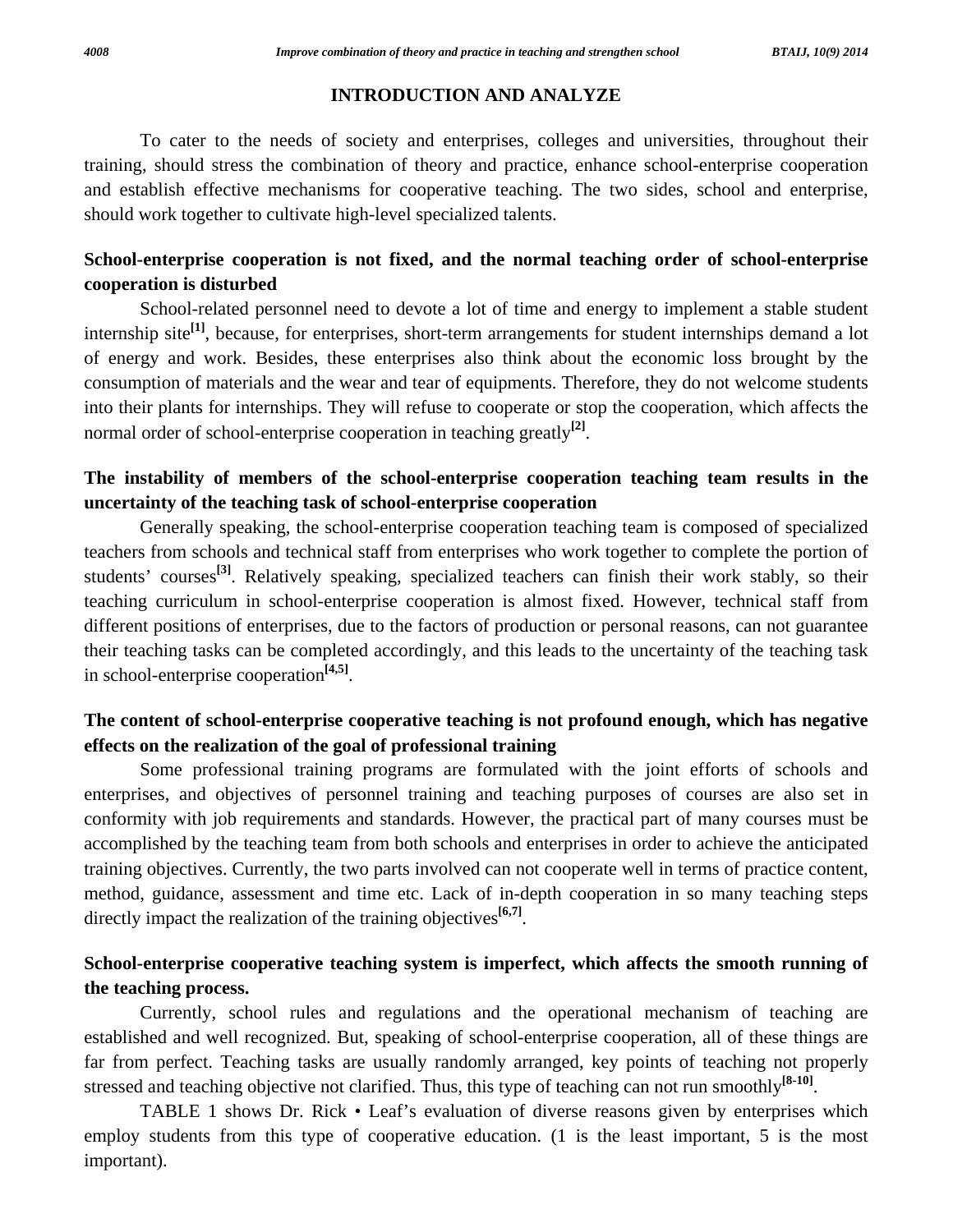| <b>Survey Project</b>                                        | <b>Score</b> |
|--------------------------------------------------------------|--------------|
| Students have the enthusiasm and vitality                    | 4.1          |
| To help students improve their professional capacity         | 3.98         |
| To help students study in a better way                       | 3.91         |
| Employers are prepared to seek for satisfactory workers      | 3.84         |
| To build and strengthen ties between schools and enterprises | 3.51         |
| To bring new ideas for the enterprises                       | 3.37         |
| To bring new technology for the enterprise                   | 3.23         |
| To display the image of willing to cooperate with students   | 3.13         |
| To test cheap labor effectively                              | 3.01         |

#### **TABLE 1: School-enterprise cooperation questionnaire**

**Source: reference[11], this paper chooses only a part of the data.** 

 It can be seen from the above data that we should attach importance to school-enterprise cooperation and strengthen the tie between them. Besides, teaching team and content offered by teachers should be stable. The two sides involved should cooperate all-roundly, try to perfect the teaching system and rationalize the teaching operational mechanism. Only by doing this can they turn out more specialized talents who can meet the needs of the society**[12,13]**.

#### **RESULTS AND COUNTERMEASURES**

 To form cooperative education community in which people work together to build a new mechanism for school-enterprise cooperative teaching. To build a new mechanism of cooperative teaching based on students' study of various courses at school. Cooperative education together with research and training can ensure that teaching tasks can be finished and teaching objectives accomplished. (Figure 1).



**Figure 1 : People-centered school-enterprise cooperative model**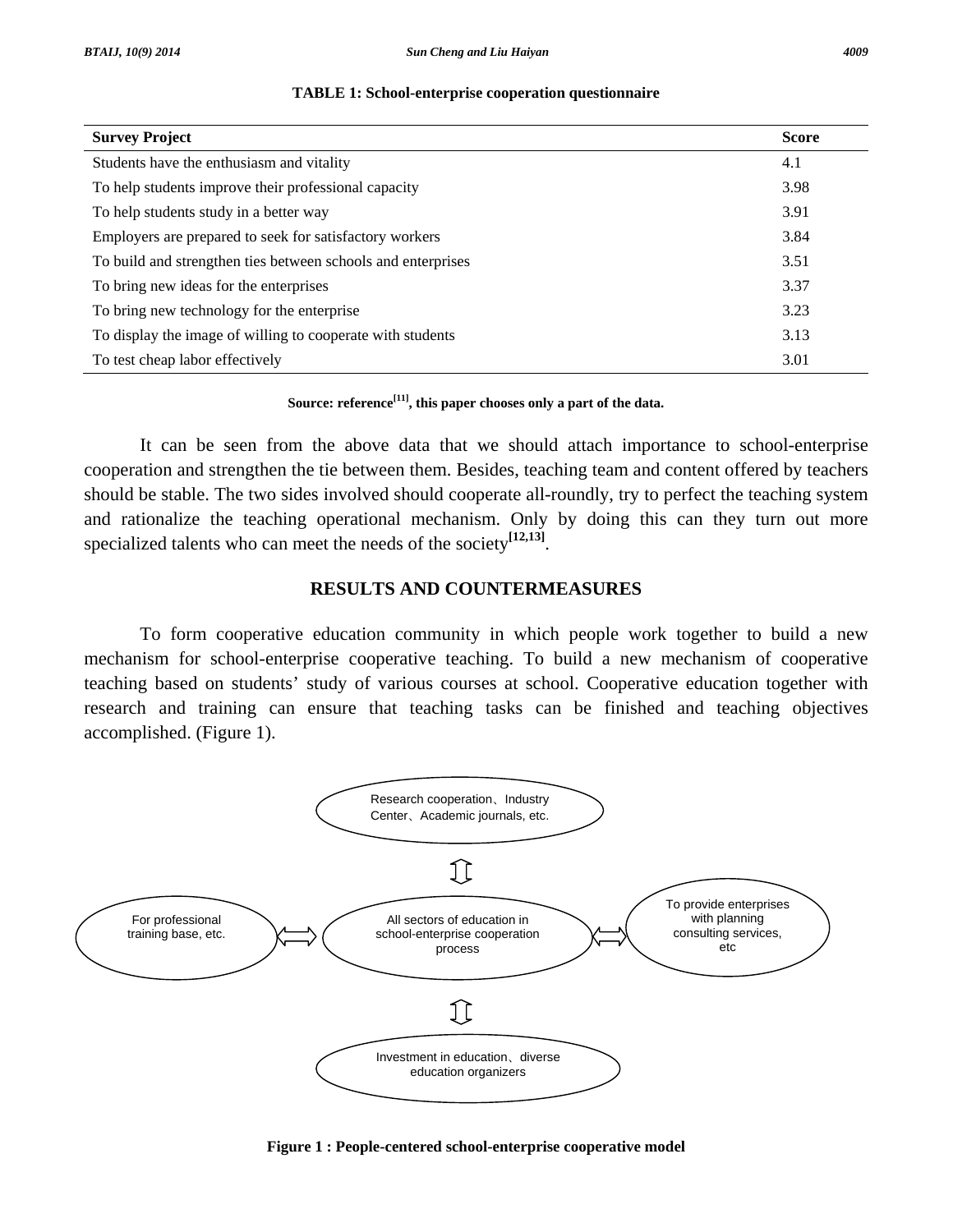# **To establish a good partnership, and maintain a close and firm relationship between schools and enterprises**

 Schools and businesses should maintain a good partnership and resolve various problems in enterprises with effective measures such as to organize training before internship to introduce relative information and requirements and to formulate proper rules and regulations and measures for punishments in order to prevent problems that may occur during the following period of time and stabilize the relationship between the two sides.

# **To form school-enterprise cooperative organization and build a stable management and teaching team**

#### **To build an integrated management platform together**

 According to the management regulations formulated by both schools and enterprises, sponsors from the two sides should cooperate in order to accomplish specific teaching tasks.

## **To found professional teaching teams**

 To offer better guidance for students in internship, professional teaching team which is made up of outstanding teachers and technical experts should be organized. Only in this way can a better job be done in terms of talents training and curriculum development. In this way, students' comprehensive capability can be enhanced and more specialized talents who can satisfy the needs of the society can be fostered.

# **To clarify school-enterprise cooperative teaching content and match personnel training with employment needs**

 To clarify the main content of teaching through conducting teaching projects together Enterprises should include personnel training as an integrated part of its corporate culture and put emphasis on the inculcation of work ethic and concept in order to promote quality-oriented education. Schools and enterprises should make training plans together in order to match teaching requirements with professional requirements. Enterprises together with schools try to explore course curriculum and create more organizational ways of teaching. Schools can introduce new technology and skills into teaching. So the teaching process and the production process have been closely integrated. After learning, students can obtain two certificates.

# **To conduct cooperation during the teaching process and try to achieve full coverage of cooperation during the entire teaching**

 Teaching process includes research of personnel demand, design of personnel training programs, teaching standards, exploration of textbooks and other teaching resources and the completion of teaching tasks, etc. However, currently, cooperation has only been conducted in few parts of the teaching programs and teaching tasks without covering the whole process of training, which has negative effects on the achievement of teaching objectives. Thus, only by clarifying specific contents of cooperation can full coverage of cooperation be realized.

# **To build operational mechanism for school-enterprise cooperation and ensure the effective implementation of school-enterprise cooperation in teaching**

#### **Mechanism for cooperative teaching resources development**

 Cooperative teaching resources includes personnel training program design, curriculum development, training room building etc. To ensure the smooth running of teaching, the two parties involved should design training plans and explore curriculum resources together according to the curriculum exploration model formulated before.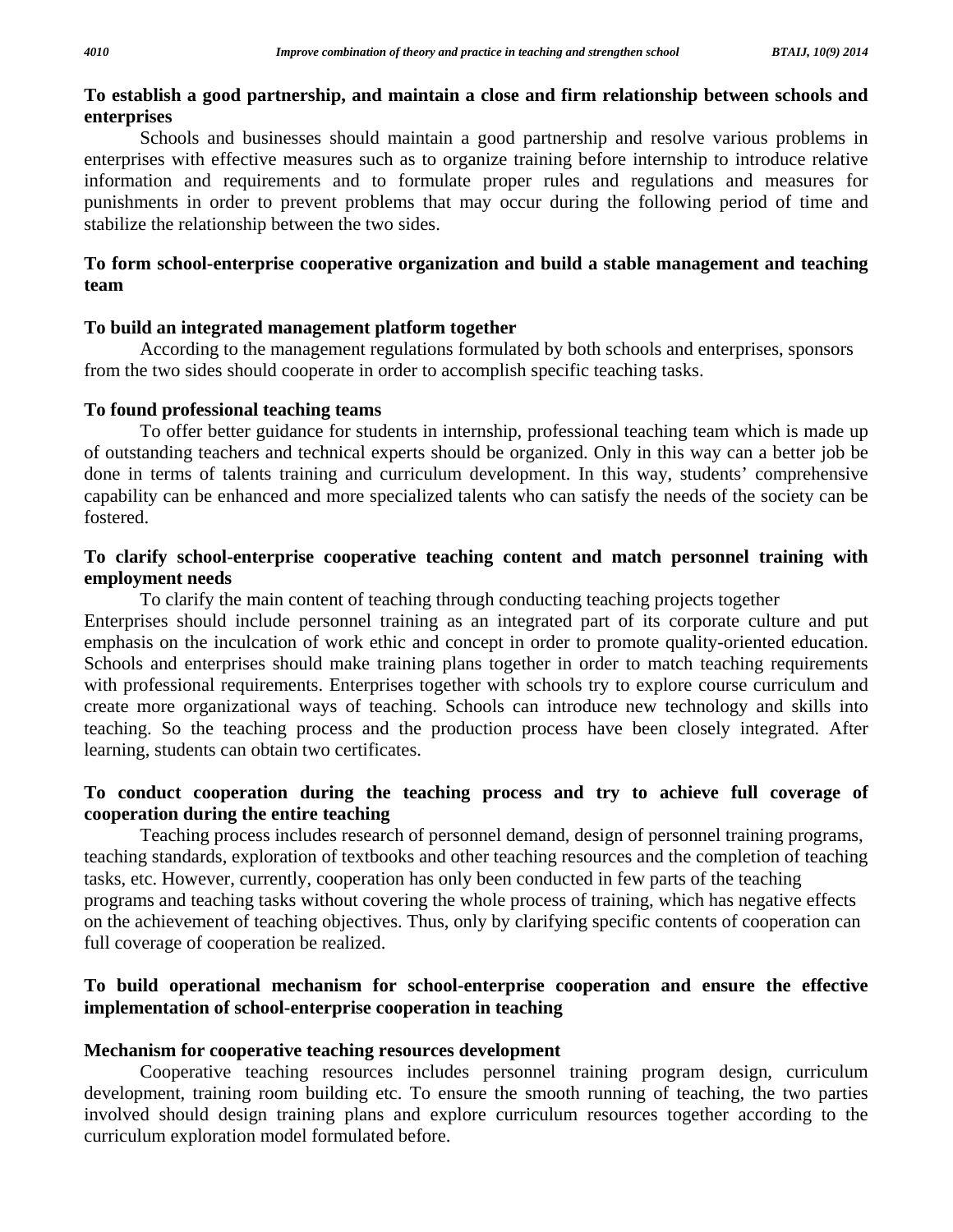#### **Cooperative mechanism of teaching**

 To ensure effective cooperative teaching, schools and enterprises should work together to develop personnel training programs, improve professionalism, and form principles and views on how to evaluate talents.

# **Supportive mechanism of cooperative teaching**

 Schools and enterprises should finance the assessment of cooperative teaching and effective management measures should be decided to guarantee the running of cooperative teaching.

# **EXPLORATION AND PRACTICE**

 To implement co-management classes in order to explore and practice a new mechanism of cooperative teaching. Both schools and enterprises should be responsible for the teaching, and they should be clear about the teaching content and requirements in order to conduct teaching successfully. Some specific work of cooperation are as follows:

### **To revise personnel training programs together**

 Course teaching, based on analyzing the concept of professional development and student internship positions, should be oriented to the future career of students. Experts from enterprises and curriculum specialists should discuss and elaborate on many things like work tasks, specific work agenda and analysis of work ability. All these tasks should be properly classified and combined in order to perfect the curriculum. What's more, according to the ability requirements of enterprises, teaching plans should be drafted, revised and finally decided by the whole teaching team.

# **To arrange the task of teaching together**

 According to the teaching task arranged by the teaching plan of specialized talents, teachers from both sides are co-responsible for the courses and they should be arranged the proper task they are good at. That is, due to the characteristics of different courses and the strength of different teachers, two teachers should work together to teacher one course. One of them is the one in charge and the other one should be the assistant.

# **To conduct research work together**

 Course sponsors should discuss and reach agreements on the importance and function of specific courses. Relationships among different courses should also be figured out. Key points, difficult points, teaching methods and learning strategies should be clarified. Teachers need to prepare for the courses, especially key points of them, together in order to meet the future career requirements.

# **To carry out teaching together**

 The whole teaching team should make full use of their own advantages, and try to integrate teaching,learning and practicing into a whole. They can choose the appropriate site of teaching. Overall, they should cooperate to complete the teaching and some relevant tasks.

# **To supervise the teaching process together**

 Apart from the supervision done by the school side, supervision groups should also be established by members from both of the two sides. They should supervise the content of teaching and also give their feedbacks to school. In this case, the course knowledge gained by students can be useful in their future work positions.

# **To evaluate the teaching process together**

 Co-teaching team should reform the curriculum evaluation model, that is, schools and enterprises should assess the performance of students in internships together. The assessment of students' comprehensive skills done by enterprises should be included in students' overall course performance.